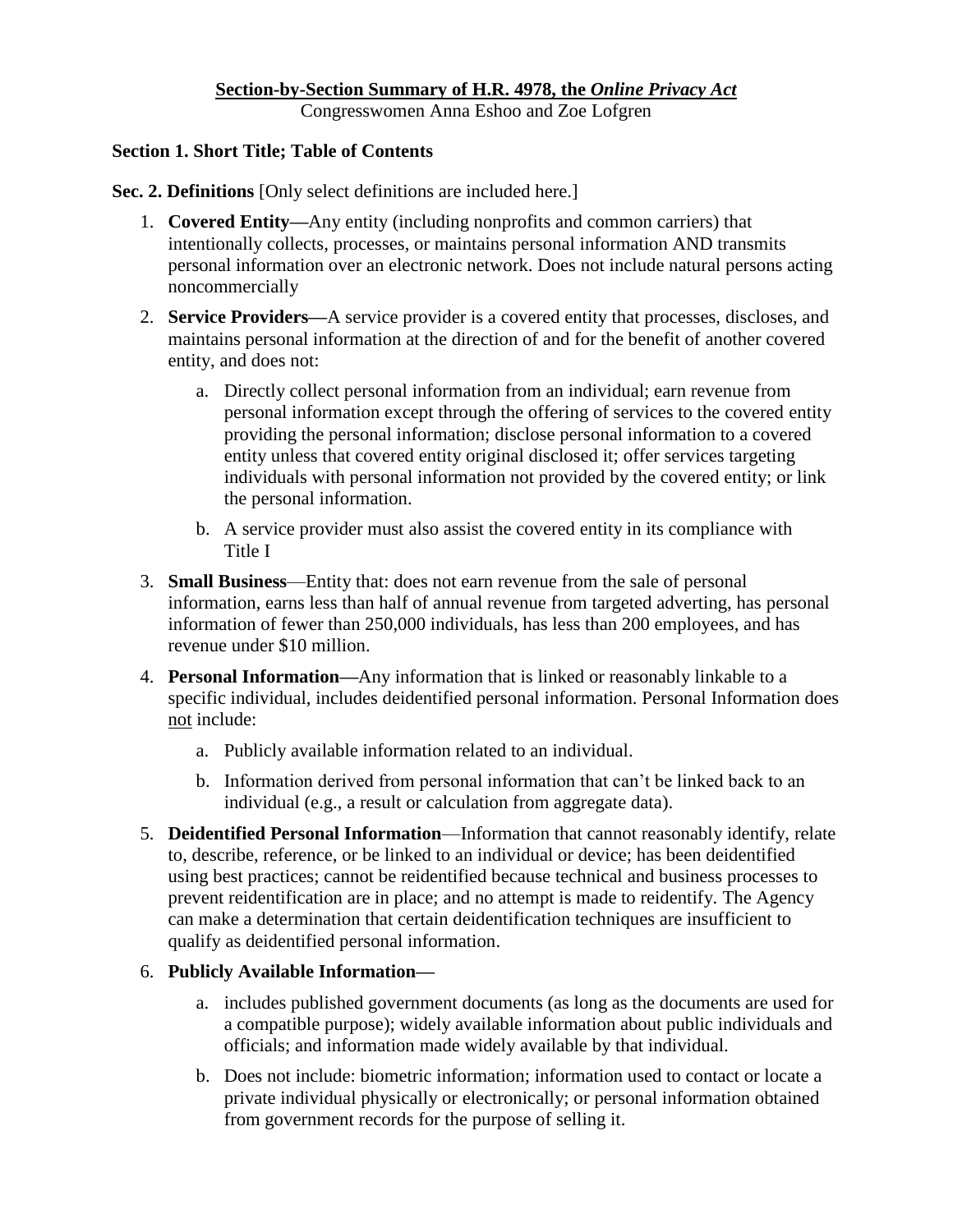- 7. **Privacy Harm—**Potential harms from data collection, processing, or disclosure, including: financial loss/economic harm; physical harm; psychological harm; adverse impact on rights or benefits like employment, housing, etc.; reputational harm; price discrimination; adverse consequences from collection or use of information that there was a reasonable expectation that it would not be collected; chilling of free expression or action of individuals or society due to perceived or actual pervasive and excessive privacy violations; impairing the autonomy of an individual or society generally; and others as determined by the Agency.
- 8. **Significant Privacy Harm—**A direct or indirect financial loss or economic harm; physical harm; or adverse impact on rights or benefits like employment, housing, etc.
- 9. **Agency—** New agency established under Title III.
- 10. **Disclosure—** Sell, release, transfer, share, disseminate, make available, or otherwise communicate electronically to a third party.
- 11. **Sale—**The disclosure of personal information for monetary consideration by a covered entity to a third party for the purpose of processing or disclosing such personal information at the third party's discretion. Does not include disclosures to affiliates/subsidiaries; to third parties with a relationship with the individual that comports with that individual's expectations; and mergers where personal information is less than half the value of assets.
- 12. **Reasonable Mechanism—**A mechanism for exercising user rights or interacting with covered entities is "reasonable" if it is equivalent to the primary means the user uses for interacting with the covered entity. All user rights must have a "reasonable mechanism" available to exercise them.
- 13. **Protected Class—**The actual or perceived race, color, ethnicity, national origin, religion, sex (including sexual orientation and gender identity), familial status, or disability of an individual or group of individuals.

# 14. **Behavioral Personalization—**

- a. Processing of personal information using an algorithm built using that individual's (or similar individuals') personal information collected over time to: influence or predict behavior; or tailor, personalize, filter, sort, promote, or display content.
- b. Does not include the use of historical personal information to merely prevent the display of or provide additional information about previously-accessed content.

# 15. **Privacy Preserving Computing—**

- a. The collecting, processing, disclosing, or maintaining of personal information that has been encrypted or otherwise rendered unintelligible using a means that cannot be reversed by a covered entity, or a covered entity's service provider, such that processing can still occur on the personal information and a result returned that is only accessible to the requesting individual.
- b. The Agency can make a determination that certain techniques are insufficient to qualify as privacy preserving computing.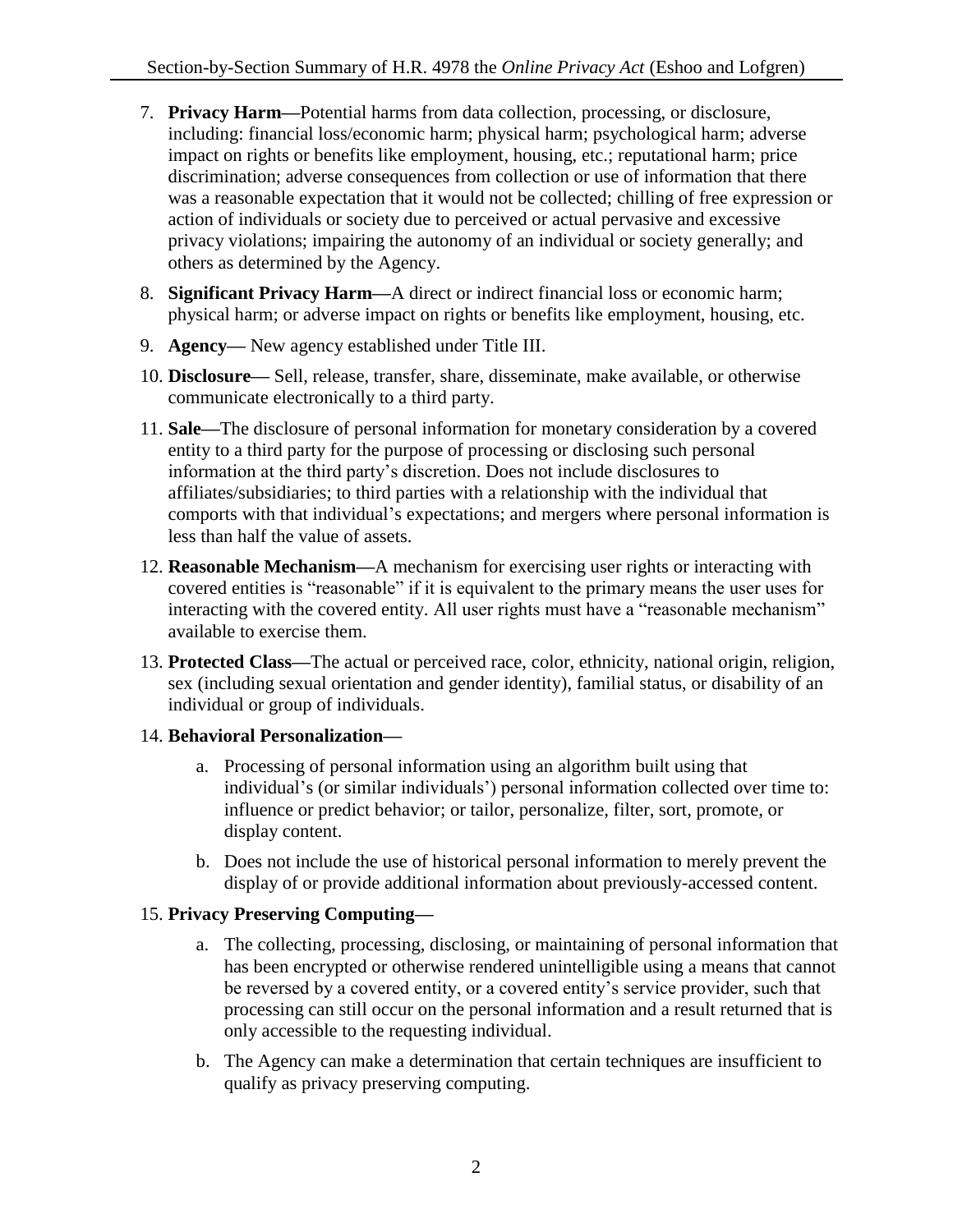#### **Sec. 3. Prohibition on Waivers**

No provision under this Act may be waived or modified, and any contract purporting to do so is void. No predispute arbitration agreement shall be valid or enforceable with respect to claims under this Act.

## **Sec. 4. Effective Date**

The Act takes effect one year after enactment.

## **Sec. 5. Journalism Exception**

- a. Covered entities shall not be subject to the obligations imposed under this Act that directly infringe on journalism (rather than other business practices), so long as there are safeguards against using the information for non-journalism purposes.
- b. Journalism includes the collecting, maintaining, processing, and disclosing of personal information about a public individual or official, or that otherwise concerns matters of public interest, for dissemination to the public.

## **Sec. 6. Small Business Compliance Ramp**

A former small business has nine months to fully comply with this act upon losing its small business status.

#### **Sec. 7. Criminal Prohibition on Disclosing Personal Information**

Criminal prohibition on disclosing personal information of an individual with the intent:

- a. to threaten, intimidate, or harass such individual (i.e., doxing); or
- b. that others will threaten, intimidate, or harass such individual;

shall be fined under this title or imprisoned not more than five years, or both.

## **Sec. 8. Limitation on Disclosing Non-Redacted Government Records**

Prohibits government entities from disclosing personal information of an individual in records without prohibiting the recipient of such information from selling it without the express consent of the individual for each disclosure. Exception for government-togovernment disclosures.

# **TITLE I – USER RIGHTS**

#### **Sec. 101. Right of Access**

User must have access to:

a. all categories of personal information a company maintains about that user, even information received from third parties. (Portability rights grant ability to download specific data).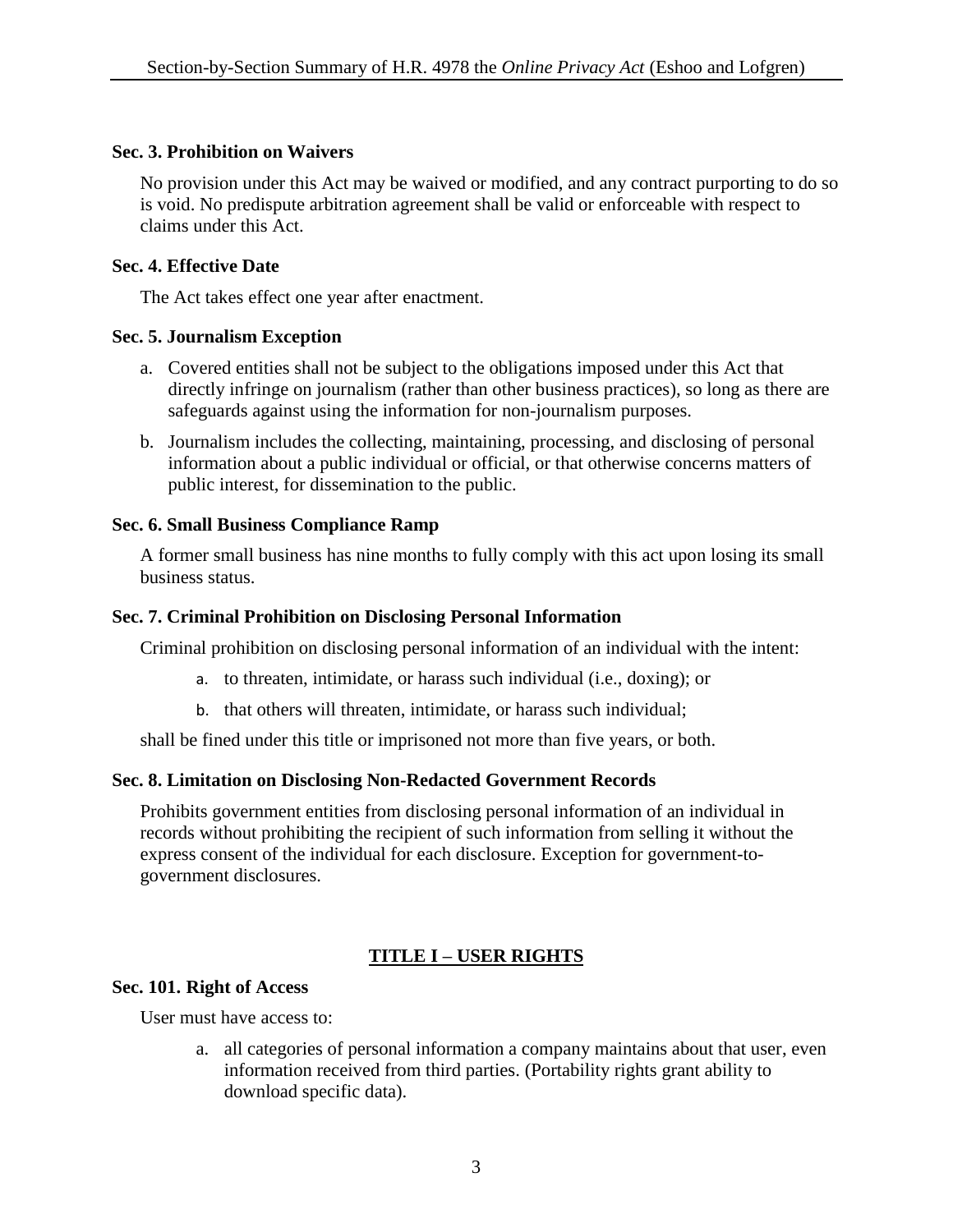- b. a list of third-parties (includes affiliates/subsidiaries) the personal information has been disclosed to and where the entity has received the personal information from.
- c. a concise clear description of business purpose for collecting/processing/disclosing of person information (does not apply to small businesses).
- d. a list of automated decision-making processes that an individual has a right to request human review of under Section 105 with descriptions of the implications and intended effects of such process.

## **Sec. 102. Right of Correction**

- a. User has the right to dispute the accuracy or completeness of personal information if improper use of that information creates or increases significant privacy harms.
- b. Section does not apply to small businesses.

#### **Sec. 103. Right of Deletion**

User has the right to request deletion of personal information both directly collected by the covered entity and information received from third parties.

#### **Sec. 104. Right of Portability**

- a. For covered entities determined by the Agency to be in a "portable category" (i.e. categories of services that: benefit from encouraging increased competition, have less than three competitors, or have a Herfindahl-Hirschman  $\ge$  = 2,000; and have more than 10 million users), they must provide two types of data portability:
	- i. Ability to download in a machine-readable format all of the personal information that individual has provided to the service.
	- ii. An Application Programming Interface (API) that allows the direct transfer of all personal information about or related to that individual to another covered entity as long as that receiving entity has been "certified."
		- 1. The process for certification is a self-certification framework that the entity is a covered entity, that the entity does and will continue to comply with this Act, can receive personal information under Sec. 205, and will only use the API at the individual's request
		- 2. An API provider can deny API access on a reasonable belief that the covered entity has failed to meet the self-certification requirements, but such denials are subject to Agency review and potential penalties.

[NOTE: data received through the API is intended to be substantially broader than data obtained through download and is intended to include information such as pictures the user has been tagged in, even if uploaded by a different user]

b. Section does not apply to small businesses.

## **Sec. 105. Right to Human Review of Automated Decisions**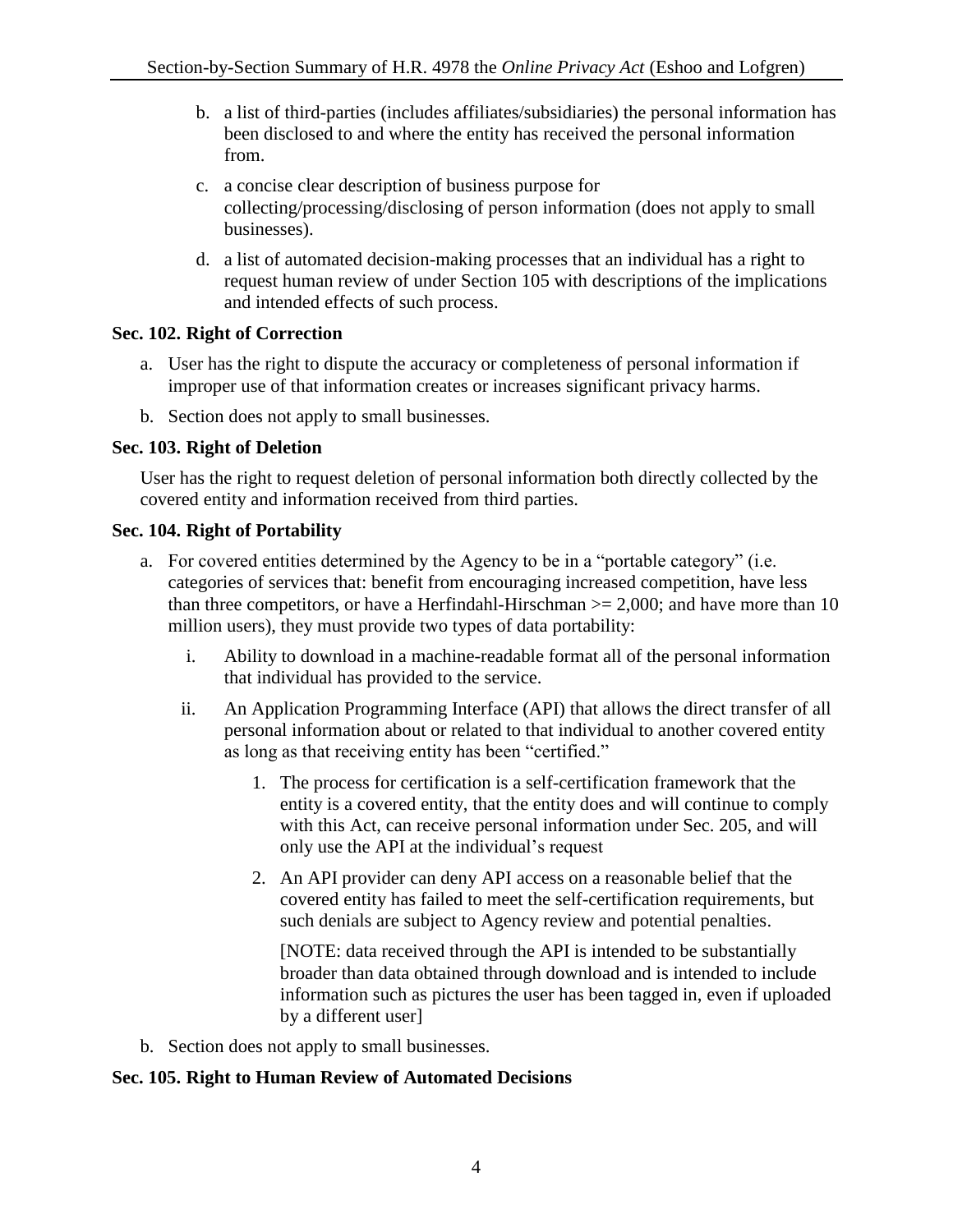User has the right to request a human review of any decision made solely by an automated process, where that decision creates or increases significant privacy harms to that user.

## **Sec. 106. Right to Individual Autonomy**

- a. A covered entity may not collect, process, disclose, or maintain personal information for the purpose of behavioral personalization without express affirmative ("opt-in") consent.
- b. Where consent is denied, the covered entity must provide a de-personalized version of the product or service. Where that's infeasible, the covered entity must offer a core aspect of the product or service that can be provided de-personalized. Where no core aspect of the product or service can be offered de-personalized, the covered entity is not required to offer the service.
- c. Usability Improvement Exception
	- i. Exception to express affirmative consent requirement for behavioral processing that increases usability so long as the data is representative of the entire user base and the outputs/results of the processing are uniform and independent of a specific individual user's personal characteristics (e.g., age, sex, past user actions).

[NOTE: Covered entity must still obtain consent from the standard process. This exception exists to allow companies to improve products and services for all users, using the standard consent process. Examples include using face recognition to find pictures of family on your phone, improving search results dependent only on the search term and independent of past search history.]

- ii. Usability does not mean increasing the addictiveness or amount of time spent on the product or service.
- d. Section does not apply to small businesses.

## **Sec. 107. Right to be Informed**

A covered entity that collects the personal information of an individual it does not have an existing relationship with must (if possible) notify the individual of that collection.

#### **Sec. 108. Right to Impermanence**

- **a.** A covered entity may not maintain a category of personal information for longer than expressly consented to by the individual. When obtaining express affirmative consent, the covered entity must provide the following durations:
	- i. No longer than necessary to complete the specific request/transaction (with a time estimate of this duration);
	- ii. Until consent is revoked;
	- iii. One or more additional durations based on reasonable expectations or norms for maintaining that category of data.
- **b.** Exception for implied consent, where the need for a long storage of the personal information is obvious on its face and a core feature of the service or product at the request of the individual, and it is stored only to provide that product or service. [NOTE: This is intended to allow for a covered entity to permanently store an individual's documents, photos, contacts, messages, etc by default, but the covered entity cannot use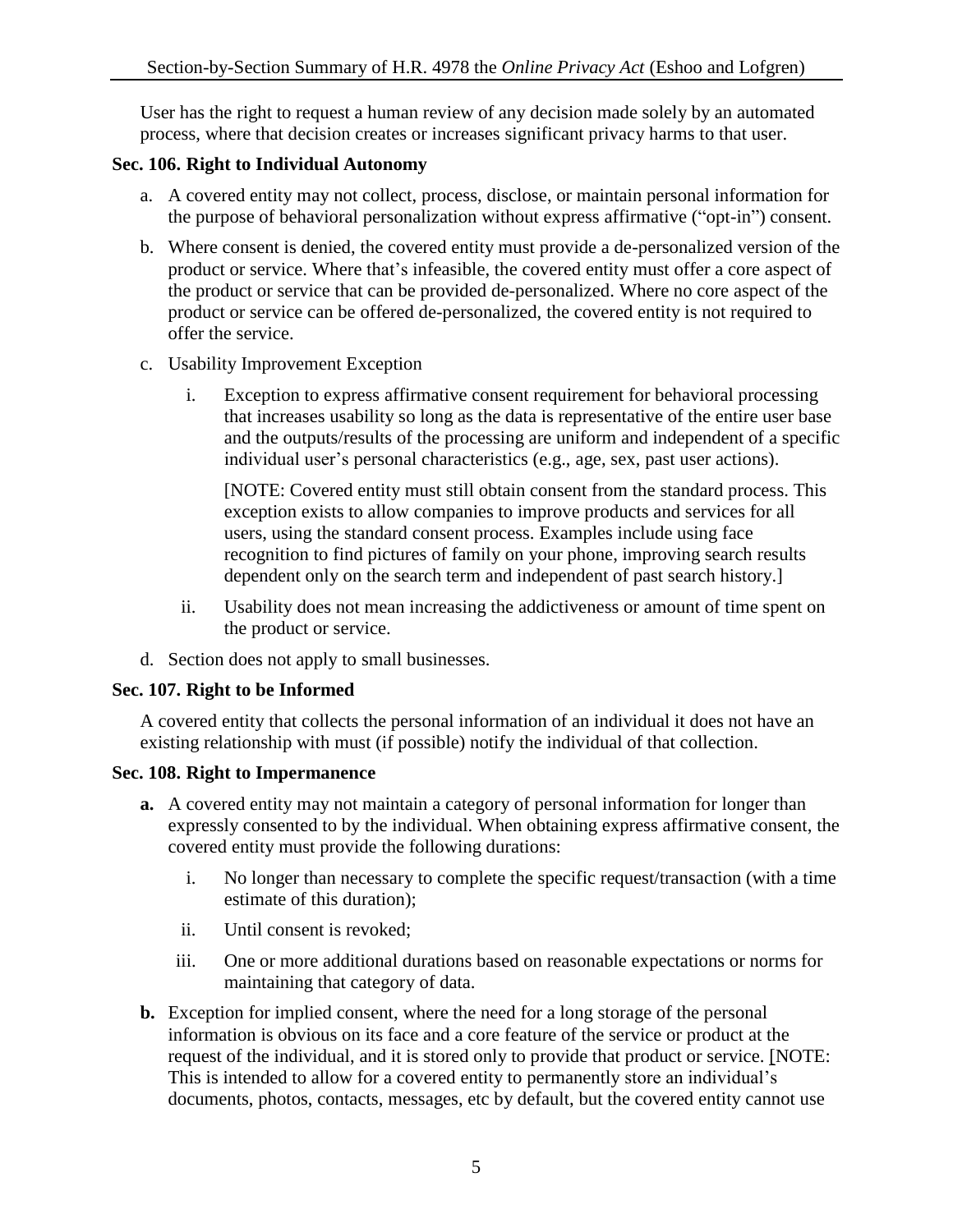those for any other purpose than storage. For example, they cannot use your stored photos to improve facial recognition if they use this exception.]

#### **Sec. 109. Exemptions and Exceptions**

- a. Title does not apply to personal information collected, processed, disclosed, or maintained for the following purposes (as long as technical safeguards and business processes limit collection, processing, disclosure, and maintenance to these purposes):
	- i. Detecting, responding to, or preventing cybersecurity incidents;
	- ii. Protecting against malicious, deceptive, fraudulent or illegal actively;
	- iii. Complying with specific law enforcement requests or court orders;
	- iv. Protecting a legally-recognized privilege or other legal right;
	- v. Records about employees or employment status collected and used by that employee's employer for employer-employee purposes (so long as it's the kind of personal information one would expect to be collected while working and didn't come from a third party);
	- vi. Preventing prospective abuses of a service by an individual whose account has been previously terminated;
	- vii. Necessary for routing a communication through a communications network, or for resolving the location of a host or client on a communications network.
- b. Reidentification—Where compliance with this title would require the reidentification of de-identified personal information, and the covered entity does not already maintain the information necessary for such reidentification, the covered entity shall be exempt from such compliance, except for with Sec. 106. [NOTE: This is meant to encourage covered entities to delete personal information that could be used for reidentification. Additionally, without this exception a covered entity would be required to get personal information from a third-party to comply with Title I.]
- c. If a covered entity exercises the exemptions above, it must disclose in a privacy policy what information is collected, processed, disclosed for that exempted purpose and what rights do not apply.
- d. Exceptions for specific requests—covered entity may deny a request under this title if
	- i. An individual's identity cannot be confirmed;
	- ii. A covered entity is prohibited by law from complying with the request, or denying the request is necessary to protect a legally-recognized right or privilege;
	- iii. Granting the request would create a legitimate risk of privacy, security or safety of another;
	- iv. Granting the request would create a legitimate risk to free expression; or
	- v. For deletion or correction requests: personal information is necessary for the completion of a transaction or contract initiated before the request and collected specifically solely for that; or would undermine the integrity of a legallysignificant transaction.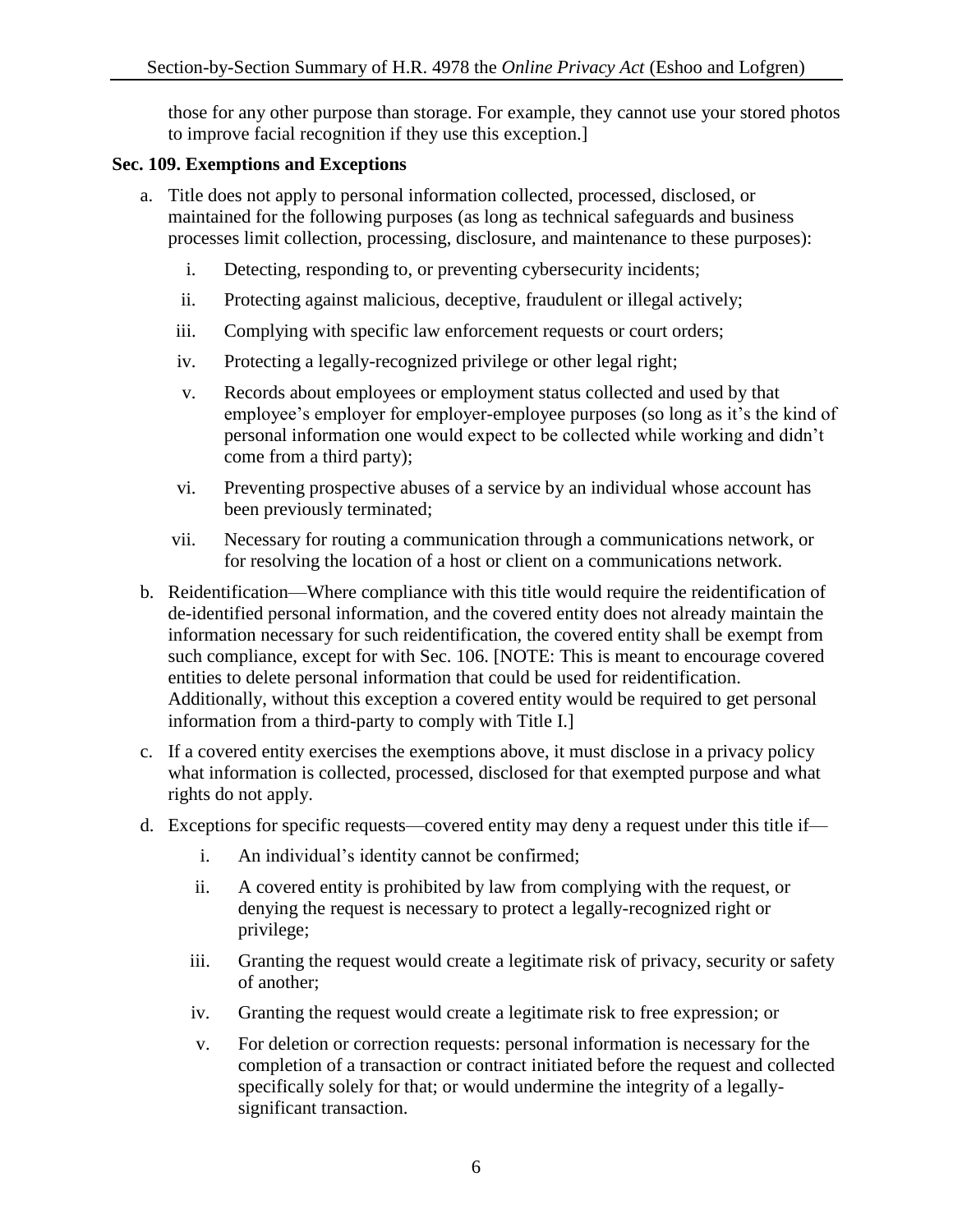- e. If a covered entity denies a request under this Title, it shall, within 30 days, inform such individual of the reason for such denial.
- f. Title I does not apply to service providers.
- g. Except for Sections 101, 105, 106, and 108 this title does not apply to personal information secured using privacy preserving computing. [NOTE: This is meant to encourage the adoption of privacy preserving computing and to not undermine the protection it provides. Individuals still have access to categories of data collected, the right to review automated decisions, the prohibition on behavioral personalization, and fee prohibitions.]
- h. Fees**—**Covered entity may not charge a fee for exercising the above rights, except if a request is determined to be unfounded or excessive, then they can charge reasonable administrative costs.

# **TITLE II - PRIVACY AND SECURITY REQUIREMENTS**

## **Sec. 201. Data Minimization**

Collection, processing, disclosure and maintenance of personal information shall have a reasonable, articulated basis that takes into account reasonable business needs of the covered entity and the minimum amount of personal information needed to provide the product or service balanced with the potential privacy harms and reasonable expectations of privacy.

- a. **Minimization Collection**—A covered entity may not collect more than is reasonably needed to provide the product or service the user has requested.
- b. **Minimization of Processing**—A covered entity may not process personal information for a purpose other than the purpose it was originally collected for.
- c. **Minimization of Disclosure**—A covered entity may not disclose personal information for a purpose other than the purpose for which such information was originally collected.
- d. **Minimization of Maintenance**—Covered entity may not store personal information for longer than necessary for the original purpose of collection.
- e. **Ancillary Collection, Processing, Retention**—Collection, processing, disclosure, and maintenance beyond the limitations of (a)-(d) may occur under the following conditions:
	- i. No consent needed for collection, processing, or maintenance of personal information substantially similar to the original purposes of their collection processing or maintenance.
	- ii. Notice is required for ancillary collection, processing, disclosure, and maintenance if it would either result in increased potential for privacy harms (but not significant privacy harms) or is not substantially similar to original purpose (but not both).

However, if using privacy preserving computing collection, processing, maintenance, or disclosure can both result in increased potential for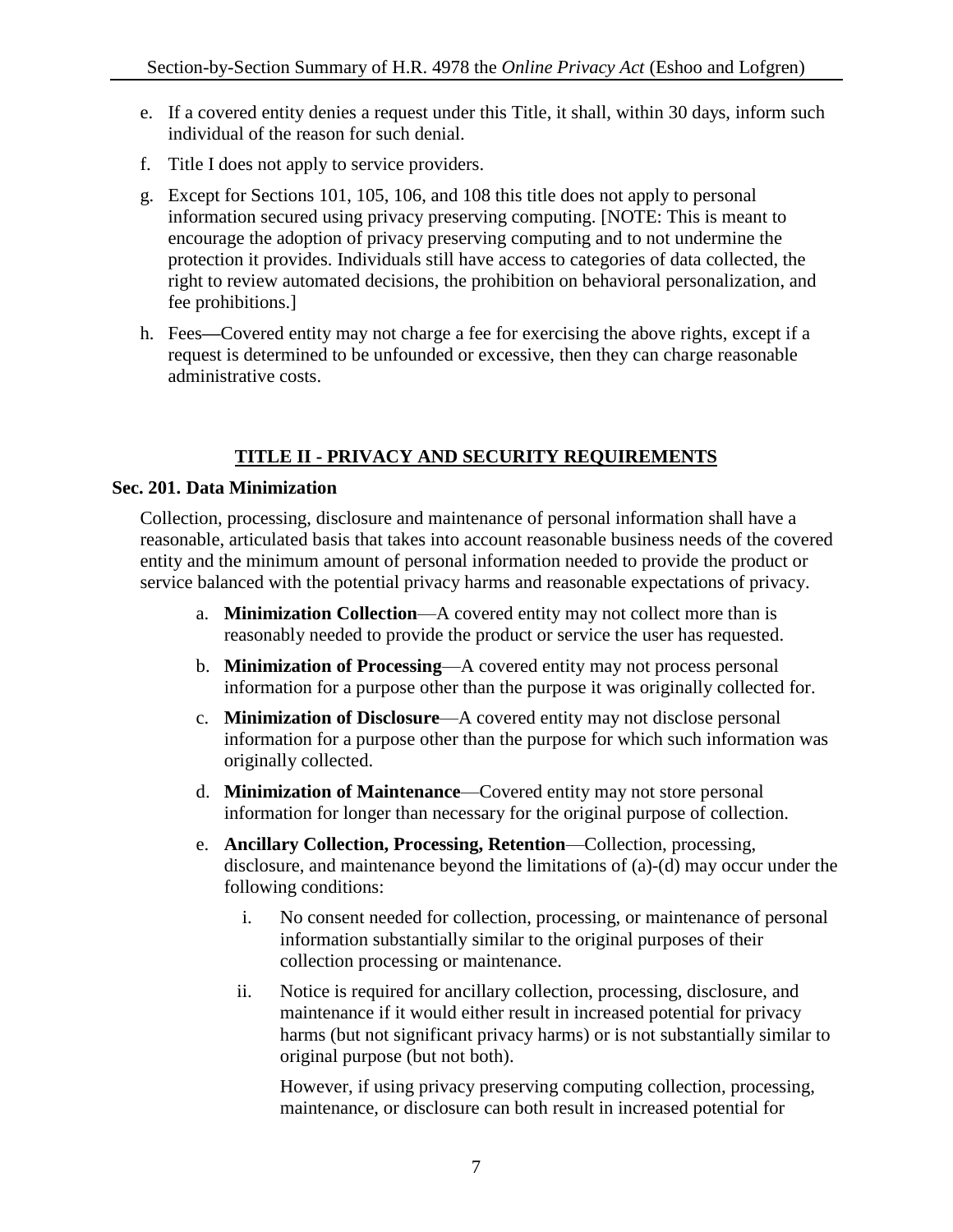privacy harms (but not significant privacy harms) and not be substantially similar to the original purpose.

- iii. Notice and consent is required if ancillary collection, processing, disclosure, and maintenance is not substantially similar and would result in increased potential for privacy harms (Sec. 212 exceptions for implied consent and privacy preserving computing do not apply to this category).
- f. Substitution—Where personal information can be obscured or replaced with an equivalent substitution without substantially reducing its utility, a covered entity shall do so.

## **Sec. 202. Employee Access Minimization**.

- a. Access to personal information by employees or contractors shall be restricted based on an articulated balance between potential for privacy harm and reasonable business needs.
- b. A covered entity (excludes small businesses) shall maintain records identifying each instance when an employee or a contractor accesses content of communications or personal information if the disclosure or breach could result in substantially increased privacy harms. Such records include employee, date/time, and field of data accessed.

## **Sec. 203. Prohibition on Collection or Maintenance of Personal information**

Covered entity is prohibited from collecting or storing personal information using a means of interstate commerce, unless it complies with this Act.

## **Sec. 204. Prohibitions on Disclosure of Personal Information**

- a. May not intentionally disclose personal information without notice and consent.
	- i. Disclosures must include the original purpose the information was collected for.
	- ii. Notice is sufficient for personal information that has been de-identified using best practices and where disclosure is limited to narrowest scope for intended benefits and contractual obligations limit its processing.
	- iii. Notice is sufficient if information is secured using privacy preserving computing.
- b. May not sell personal information without the express consent of the individual for each sale. (Does not apply to lead-generating and aggregation services requested by user).
- c. Disclosures for advertisements:
	- i. may not include personal information that would allow the linking of past or future disclosures; and
	- ii. may include: truncated IP; truncated geolocation; general description of device/browser; and identifier that is unique to each disclosure.

# **Sec. 205. Disclosing to Entities Not Subject to US Jurisdiction**

- a. May not disclose personal information to an entity not subject to this Act or to U.S. jurisdiction.
	- i. Exception for personal information that is an identifier created primarily for sending/receiving communications at the request of the individual and solely disclosed for that purpose.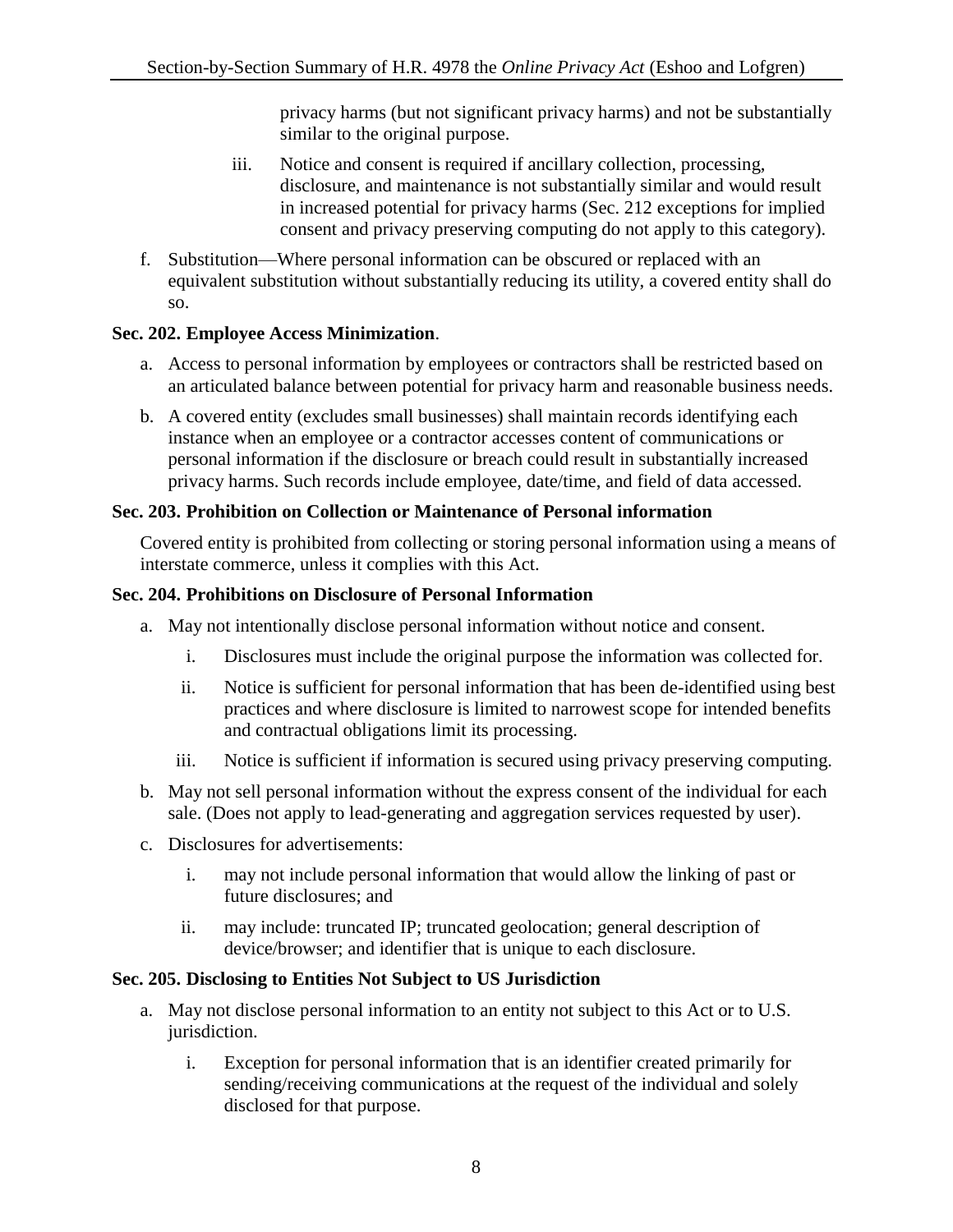- ii. Safe Harbors—Allow for the disclosure of personal information to a foreign entity:
	- 1. Agency Contract
		- a. Disclosing entity must have reasonable belief that the foreign entity is complying with this Act; is solvent enough to pay fines; agrees to follow this Act; and has an agreement with the Agency under (b).
		- b. Foreign entity enters into an agreement with the Agency where it agrees to comply with this Act, voluntarily subject itself to US jurisdiction for this Act, and agrees to pay fees if the Agency is required to enforce judgement in a foreign court.
	- 2. Private Contract
		- a. Disclosing covered entity enters into a contract with a foreign entity where the foreign entity agrees to: comply with this Act, pay damages for violations when the covered entity cannot; gives covered entity the right to audit and inspect compliance; assists covered entity in compliance; and not use information for noncontracted purposes.
		- b. Covered entity must: have knowledge of compliance and solvency of the foreign entity; have an auditing and compliance program for the foreign entity; and submit the above to the Agency for approval.
		- c. Covered entity must have an agreement with the Agency that it will be the point of contact for all individual requests, and agency and court orders intended for the third-party regarding data it disclosed.
	- 3. If using safe harbor (2), the covered entity shall be jointly liable for all violations involving the disclosed personal information by the foreign entity, except where the covered entity is first to disclose a violation by the foreign entity, then it will be severally liable. Where a covered entity had reason to know there was a violation and did not report it, it will be considered a continuing violation for every day it fails to report.
- b. Rule of construction against data localization— Nothing shall be construed to require the localization of personal information to within the United States, or limit internal disclosure of personal information within a covered entity regardless of the country in which the covered entity will process, disclose, or maintain personal information.

## **Sec. 206. Prohibition on Reidentification**

- a. A covered entity shall not use personal information or publicly available information to reidentify an individual.
- b. Exception for qualified research entities.

## **Sec. 207. Restriction on Communications Content**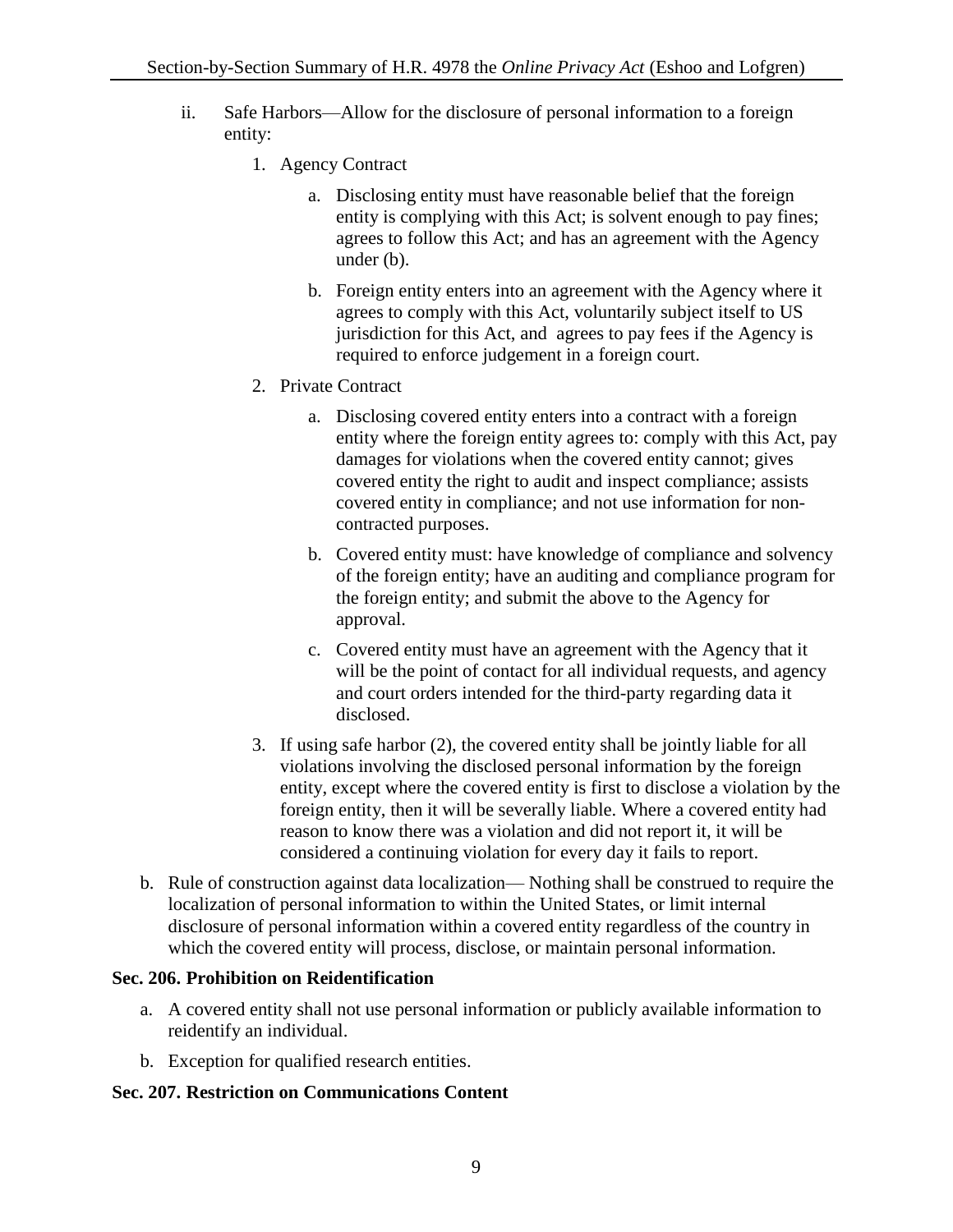- a. May not collect, process, disclose, or maintain communications content for any purpose other than
	- i. Transmission, storage, display for sender or recipient;
	- ii. Legitimate cybersecurity purposes that don't require disclosing encryption keys or forced decryption;
	- iii. Providing drafting assistance services (e.g., auto correct or grammar check);
	- iv. Processing that is expressly requested by the sending or receiving party, as long as consent can be withdrawn;
	- v. Filtering of commercial communications/spam;
	- vi. Detecting or enforcing an abuse or violation of the service's terms of service that would result in either a temporary or permanent ban from using the service; and
	- vii. A disclosure required by law.
- b. Exception for publicly available communications— (a) shall not apply when the contents of communication are made publicly accessible by the sender without restrictions on accessibility, other than the general authorization to access the services used to make the information accessible. [NOTE: This exception means publicly-broadcasted messages, like public tweets or comments on articles, are not protected]
- c. Encryption Protection—A covered entity my not prevent encryption of a communication by an individual nor require an individual to decrypt or provide the means to decrypt a communication.
- d. A service provider is not liable for a violation if it is acting at the direction of and on behalf of a covered entity.

# **Sec. 208. Prohibition on Discriminatory Processing**

- a. A covered entity shall not process personal information or contents of communication for employment, finance, healthcare, credit, insurance, housing, or education opportunities in a manner that discriminates on the basis of an individual's protected class status.
- b. A covered entity shall not process personal information in a manner that segregates, discriminates, or otherwise makes unavailable the goods, services, or accommodations of any place of public accommodation on the basis of a person's or a group's protected class status.

## **Sec. 209. Restrictions on Genetic Information**

- a. May not collect, process, disclose, or store genetic information for any purpose other than
	- i. Providing medical treatment or testing to the individual;
	- ii. Medical, historical, or population research and services. Genetic information may only be disclosed to qualified research entities and additionally disclosed personal information must be limited to the narrowest possible scope likely to yield the intended benefit. There must be contractual obligations in place that limit the kinds of other data sets that can be processed with the disclosed information;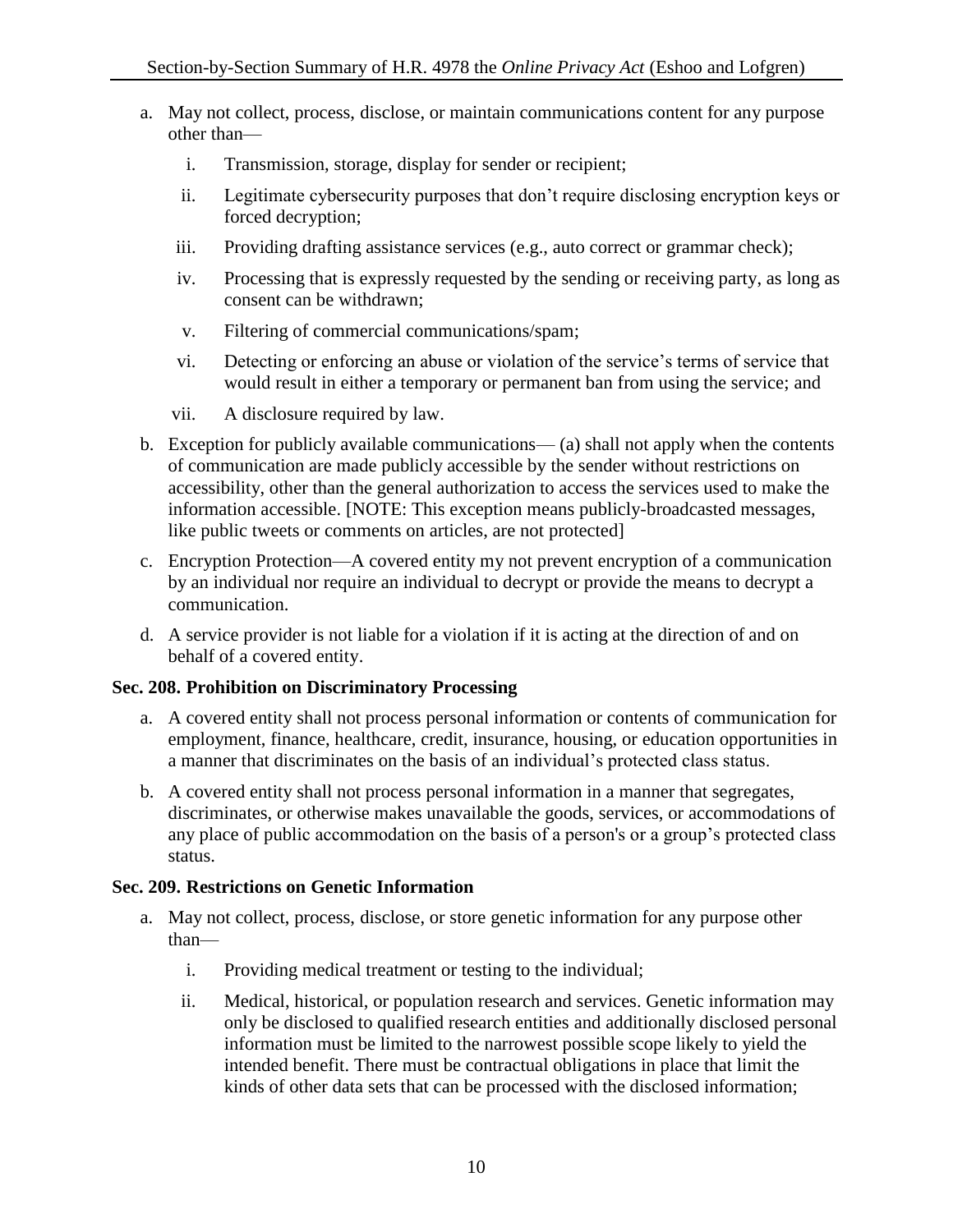- iii. A purpose determined by the Agency after a rulemaking that takes into account the potential privacy harms and potential benefits of such collection, processing, or storage; or
- iv. Another purpose required by law.
- b. A service provider is not liable for a violation if it is acting at the direction of and on behalf of a covered entity.

## **Sec. 210. Requirements for Notice and Consent Process**

- a. The Agency shall establish a minimum threshold of the percentage of users who must read and understand a privacy policy and a notice and consent process.
- b. A covered entity shall make available a reasonable mechanism to revoke consent.
- c. Covered entity may submit their study/data to demonstrate (a) to the Agency. If approved, the entity will receive a safe harbor. Agency shall publish approved UX's.
- d. A small business may freely use the approved consent/notice process of another entity.
- e. A small business cannot be penalized for failure to objectively show compliance with (a), (b), and (c), where there is no approved consent/notice process that is reasonably applicable to its business.

## **Sec. 211. Prohibition on Deceptive Notice and Consent Processes, and Privacy Policies**

In providing notice, obtaining consent, or maintaining a privacy policy as required by this title, a covered entity may not intentionally take any action that substantially impairs, obscures, or subverts the ability of an individual to: understand the contents of such notice or such privacy policy; understand the process for granting such consent; make a decision regarding whether to grant or withdraw such consent; or act on any such decision.

## **Sec. 212. Notice and Obtaining Consent**

- a. Must provide an individual with notice of the personal information it collects, processes, stores, and discloses through a process that is concise, and clear and can be objectively shown to meet metrics established by the Agency under Sec. 210.
- b. May not collect or process personal information that creates or increases the risk of foreseeable privacy harms without consent that is concise and clear and can be objectively shown to meet metrics established by the Agency under Sec. 210.
	- i. Exception for "implied consent" where consent is obvious and necessary on its face for providing the service (e.g., car sharing app needs geolocation to send you a car, but doesn't need it to track you when not on a ride)
	- ii. Exemption for privacy preserving computing— Except in section 106, express consent is not required for collection, processing, or maintenance of personal information secured using privacy preserving computing. Nothing in this paragraph exempts the covered entity from the requirement to provide notice.
- c. A service provider is not liable for a violation if it is acting at the direction of and on behalf of a covered entity.

# **Sec. 213. Privacy Policy**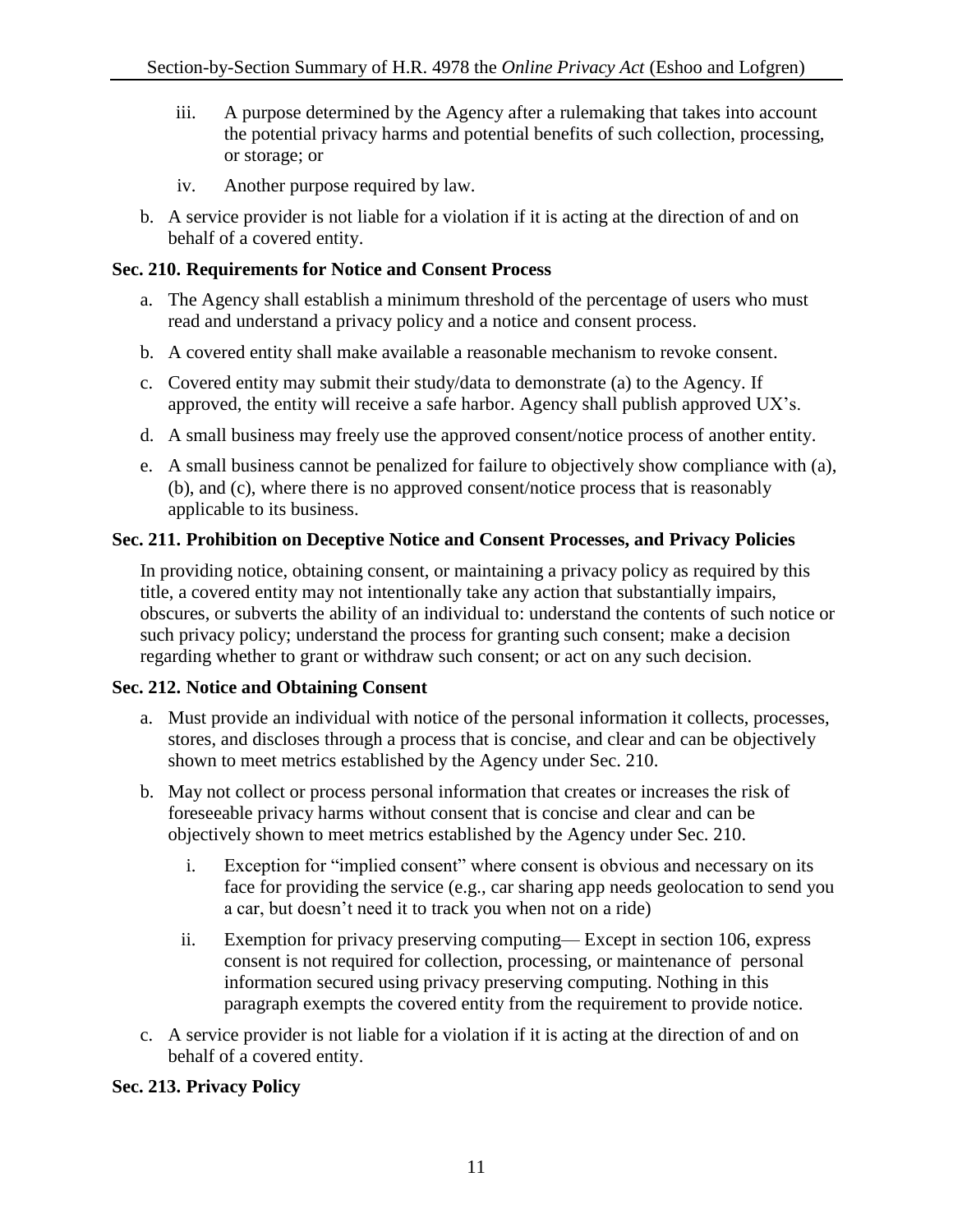- a. Covered entity shall make available its privacy policy in plain language that can be objectively shown to meet metrics established by the Agency under Sec. 210 and it shall contain:
	- i. Practices of the entity regarding collection, processing, storage, and disclosure;
	- ii. How users may exercise their Title I rights;
	- iii. Categories of personal information collected/processed;
	- iv. List of personal information entity maintains;
	- v. List of third parties entity has received information from and to which it disclosed information; and
	- vi. Articulated basis for the collection, processing, disclosure and maintenance of personal information, as required under section 201.
- b. A service provider is not liable for a violation if it is acting at the direction of and on behalf of a covered entity.

## **Sec. 214. Information Security Requirements**

The Agency, in consultation with the National Institute of Standards and Technology (NIST), shall promulgate regulations to require a covered entity to implement reasonable information security policies and procedures for the protection of personal information.

- a. These policies shall consider the covered entity's activities, sensitivity of personal information, state of the art of safeguards, and costs.
- b. The policies shall include a security policy, identifying an information security officer, a process to mitigate vulnerabilities, a process to discard unneeded personal information, employee training, and a data breach response plan.
- c. The Director, in consultation with NIST, the Small Business Administartion (SBA), and small businesses, shall develop policy templates, toolkits, tip sheets, configuration guidelines for commonly-used hardware and software, interactive tools and other materials to assist small businesses with complying with this section.

## **Sec. 215. Notification of Data Breach or Data Sharing Abuse**

In the case of a data breach or data-sharing abuse with respect to personal information, a covered entity shall:

- a. Notify the agency within 72 hours after becoming aware of such incident;
- b. Notify covered entities if breached or abused personal information was obtained from another covered entity, unless the breach or abuse is unlikely to create or increase foreseeable privacy harms, within 72 hours; and
- c. Notify an individual, if the covered entity has a relationship with the individual, within 14 days, unless the breach or abuse is unlikely to create or increase foreseeable privacy harms, using the same medium an individual routinely interacts with such covered entity and one additional medium, where possible.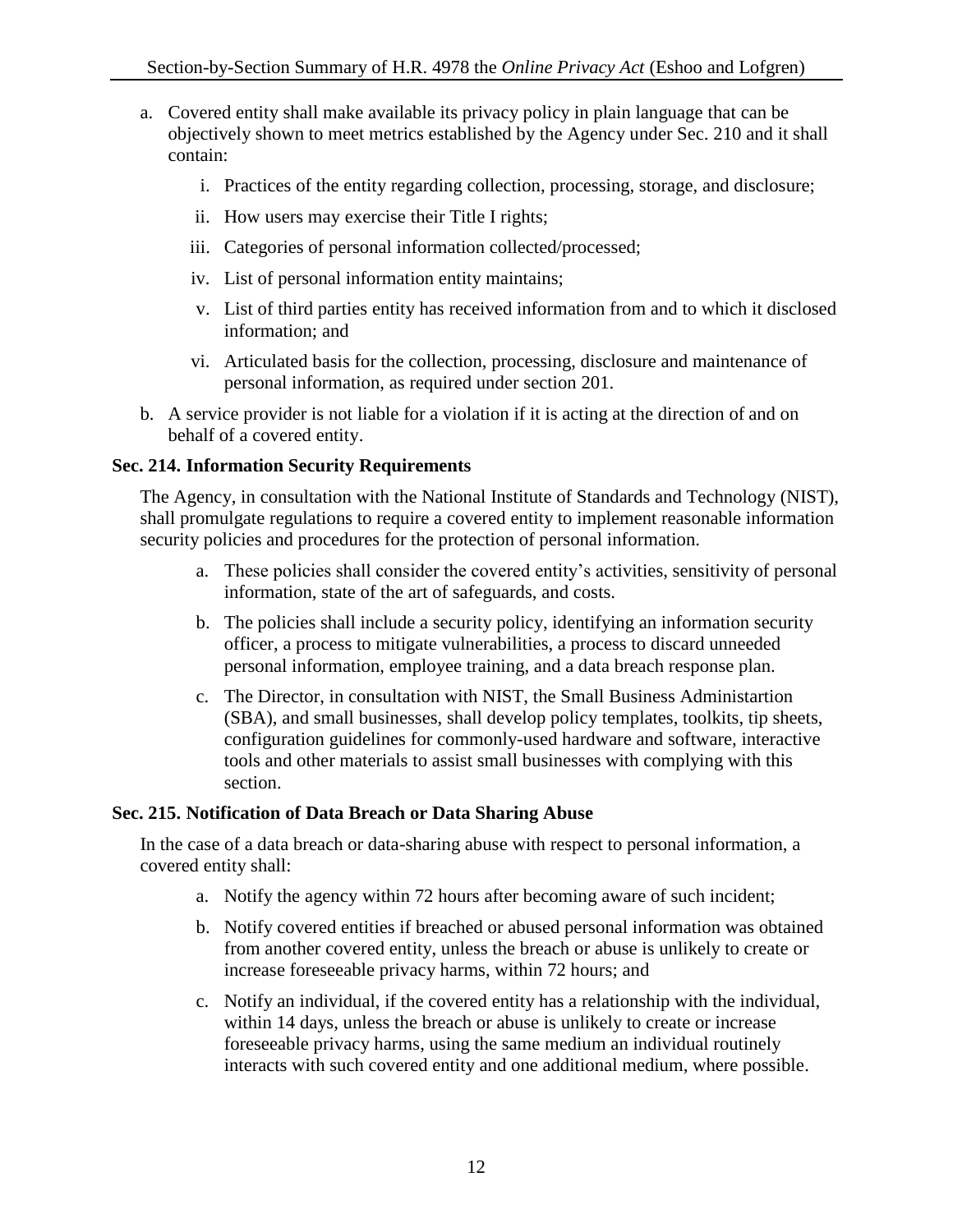# **TITLE III – DIGITAL PRIVACY AGENCY**

#### **Sec. 301. Establishment**

Establishes the United States Digital Privacy Agency with both principal and field offices. The Director is appointed by the President and confirmed by the Senate that serves a fiveyear term. The President may remove the Director with cause.

#### **Sec. 302. Executive and Administrative Powers**

The Agency has independence and has the authority to carry out its duties under this Act. This authority is largely vested in the Director.

#### **Sec. 303. Rulemaking Authority**

The Director may prescribe rules and issue orders and guidance, as may be necessary or appropriate to enable the Agency to administer and carry out the purposes and objectives of this Act, and to prevent evasions thereof.

#### **Sec. 304. Personnel**

The Agency shall:

- a. Employ technologists, designers, attorneys, investigators, economists and other employees as may be deemed necessary.
- b. Establish an ombudsman as a liaison for affected persons.

## **Sec. 305. Complaints of Individuals**

- a. The Agency shall have a unit dedicated to collecting, monitoring, and responding to individual's complaints.
- b. The Agency will create a mechanism to electronically share complaints from its complaint system to the appropriate state agencies. The Agency must share complaints with the appropriate federal and state agencies.

## **Sec. 306. User Advisory Board**

Creates the "User Advisory Board" to advise the Agency. Members of the board shall include experts in consumer protection, privacy, civil rights, and ethics, as well as representatives of the user community. Non-federal-employee members of the board will receive compensation and travel expenses for their participation.

## **Sec. 307. Academic and Research Advisory Board**

Creates the "Academic and Research Advisory Board" to advise the Agency. Members of the board shall include experts in privacy, cybersecurity, computer science, innovation, economics, law, and public policy. Non-federal-employee members of the board will receive compensation and travel expenses for their participation.

## **Sec. 308. Small Business and Investor Advisory Board**

Creates the "Small Business and Investor Advisory Board" to advise the Agency. Members of the board shall include representatives of small businesses and investors in small businesses. Non-federal-employee members of the board will receive compensation and travel expenses for their participation.

## **Sec. 309. Consultation**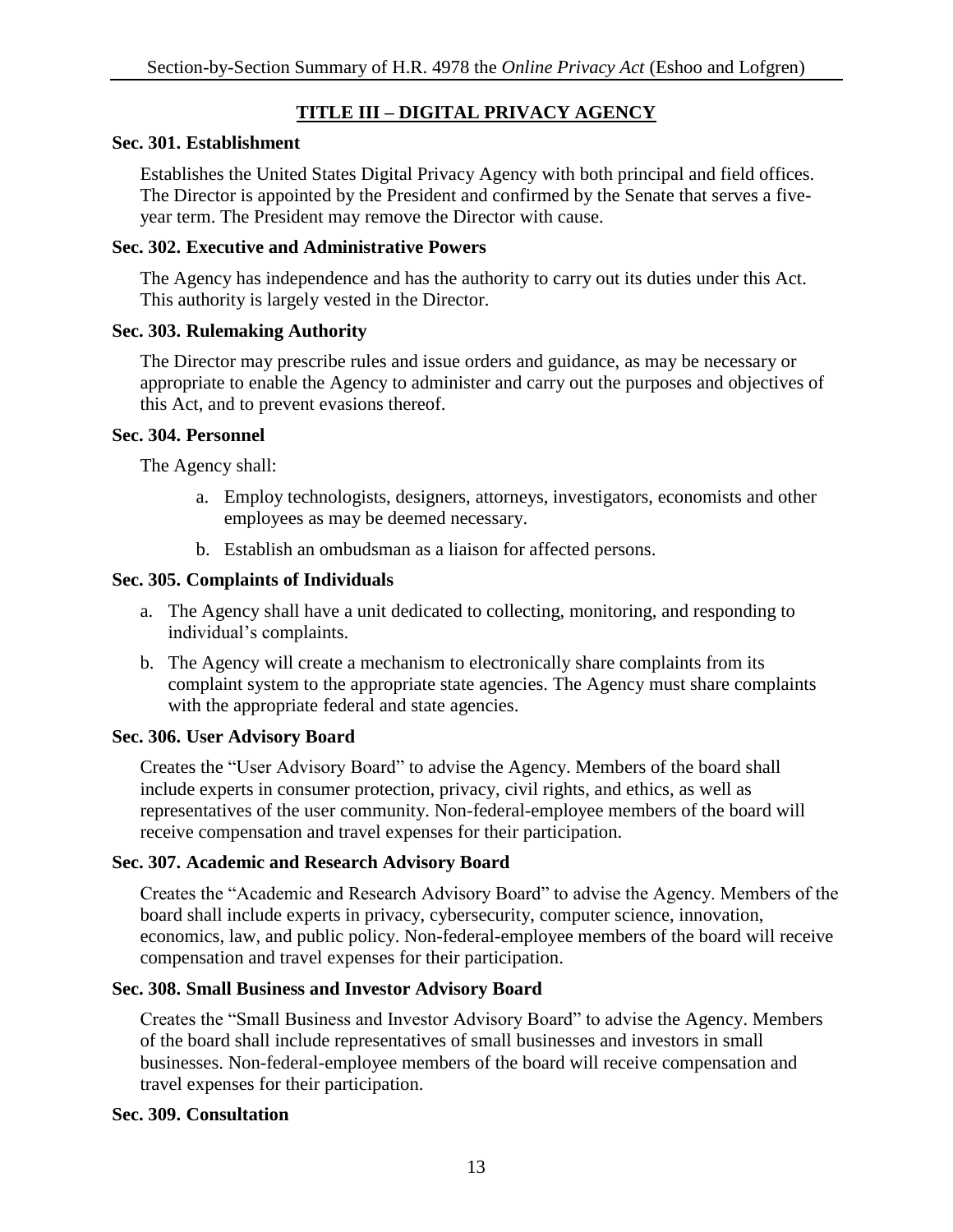The Director shall consult with relevant federal and state agencies, state attorneys general, relevant international and intergovernmental bodies, and agencies of other countries that are similar to the Agency, to promote consistent regulatory treatment of the activities of covered entities relating to the privacy or security of personal information.

## **Sec. 310. Reports**

The Agency must submit a report twice a year to the President, House Energy and Commerce, Judiciary, and Appropriations Committees, and Senate Commerce, Judiciary, and Appropriations Committees that covers significant privacy or security problems encountered by individuals, budget justifications, significant Agency developments, analysis of complaints received, public enforcement, and significant actions taken by the states.

## **Sec. 311. Grants for Developing Open Source Machine Learning Training Data**

The Director shall establish an Open Source Machine Learning Training Data Grant Program to support the development of open-source, voluntarily disclosed, personal information data sets to be used for the training or development of machine learning and AI algorithms.

## **Sec. 312. Annual Audits**

Requires an annual independent audit of the Agency's operations and budget.

## **Sec. 313. Inspector General**

Amends the Inspector General Act of 1978 to create an Office of the Inspector General within the Digital Privacy Agency.

## **Sec. 314. Authorization of Appropriations**

Appropriates \$550,000,000 for each of the fiscal years 2020, 2021, 2022, 2023, and 2024. [NOTE: This amount was determined by first adding together the number of employees in the Data Protection Agencies that report employee figures across the EU needed to enforce their data privacy law  $(\sim 1,600$  employees), and then looking at the funding level of similarly sized US Federal agencies.]

# **TITLE IV – ENFORCEMENT.**

## **Sec. 401. Definitions**

Defines terms specific to this title.

# **Sec. 402. Investigations and Administrative Discovery**

The Agency may conduct investigations, subpoena for testimony or documents, and issue civil investigative demands, and must treat investigation documents confidentially.

# **Sec. 403. Hearings and Adjudication Proceedings**

The Agency may conduct hearings and adjudication proceedings to ensure or enforce compliance of this Act. The Agency may issue cease-and-desist orders, and **t**emporary ceaseand-desist orders if continued actions during a proceeding may result in insolvency of an affected person or prejudice consumer interest.

# **Sec. 404. Litigation Authority**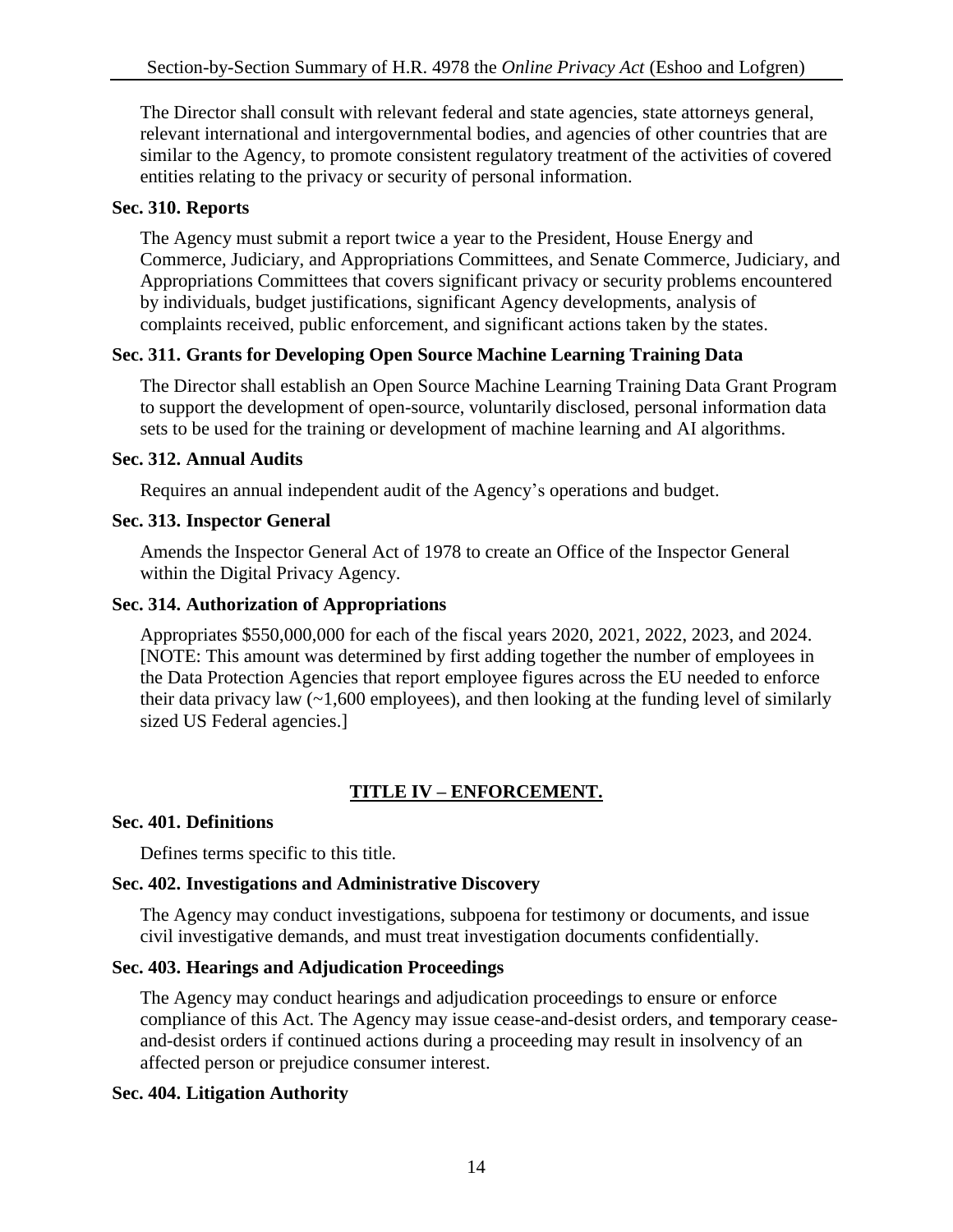The Agency may commence a civil action to impose a civil penalty or to seek all appropriate legal and equitable relief, including permanent or temporary injunction.

## **Sec. 405. Coordination with other Federal Agencies**

- a. To the extent that federal law authorizes the Agency and another agency to enforce privacy laws, the agencies shall coordinate to promote consistent enforcement.
- b. Other agencies may refer violations of this Act to the Agency.
	- c. The Agency and the FTC shall negotiate an agreement for coordinating enforcement of privacy laws.

## **Sec. 406. Enforcement by States**

State Attorneys General may bring civil action as parens patriae, on behalf of residents of the state. A state attorneys general must notify the Agency, and the Agency may intervene. Agency action shall preempt state action.

#### **Sec. 407. Private Rights of Action**

- a. **Injunctive Relief** A person who is aggrieved by a violation of this Act may bring a civil action in an appropriate district court for declaratory or injunctive relief with respect to the violation.
- b. **Civil Action For Damages** Except for claims under rule 23 of the Federal Rules of Civil Procedure or a similar judicial procedure authorizing an action to be brought by one or more representatives, a person who is aggrieved by a violation of this Act may bring a civil action for damages in any court of competent jurisdiction in any state or in an appropriate district court. [NOTE: (b) allows for a single person to bring a suit for damages, but not a class or collection action.]
- c. **Non-Profit Collective Representation**—An individual shall have the right to appoint a non-profit body, organization, or association that has objectives which are in the public interest, and is active in protecting individuals' privacy rights to lodge the complaint on his or her behalf to exercise the rights referred to in this Act.
	- i. A non-profit may represent a class of aggrieved individuals.
	- ii. A prevailing non-profit shall receive reasonable compensation for expenses, including attorney's fees.
	- iii. Individuals shall receive an equally-divided share of the total damages.
	- iv. **State Appointment**—A state may provide that any body, organization or association referred to in (c), independently of an individual's appointment, has the right to lodge, in that state, a complaint with the Agency and to exercise the rights referred to in this Act if it considers that the rights of an individual under this Act have been infringed.

## **Sec. 408. Relief Available**

The court or the Agency has the authority to grant appropriate legal or equitable relief including: Rescission or reformation of contracts; refund of moneys or return of real property; restitution; disgorgement or unjust enrichment; monetary relief; injunctive relief; civil money penalties (maximum of \$42,530 per individual).